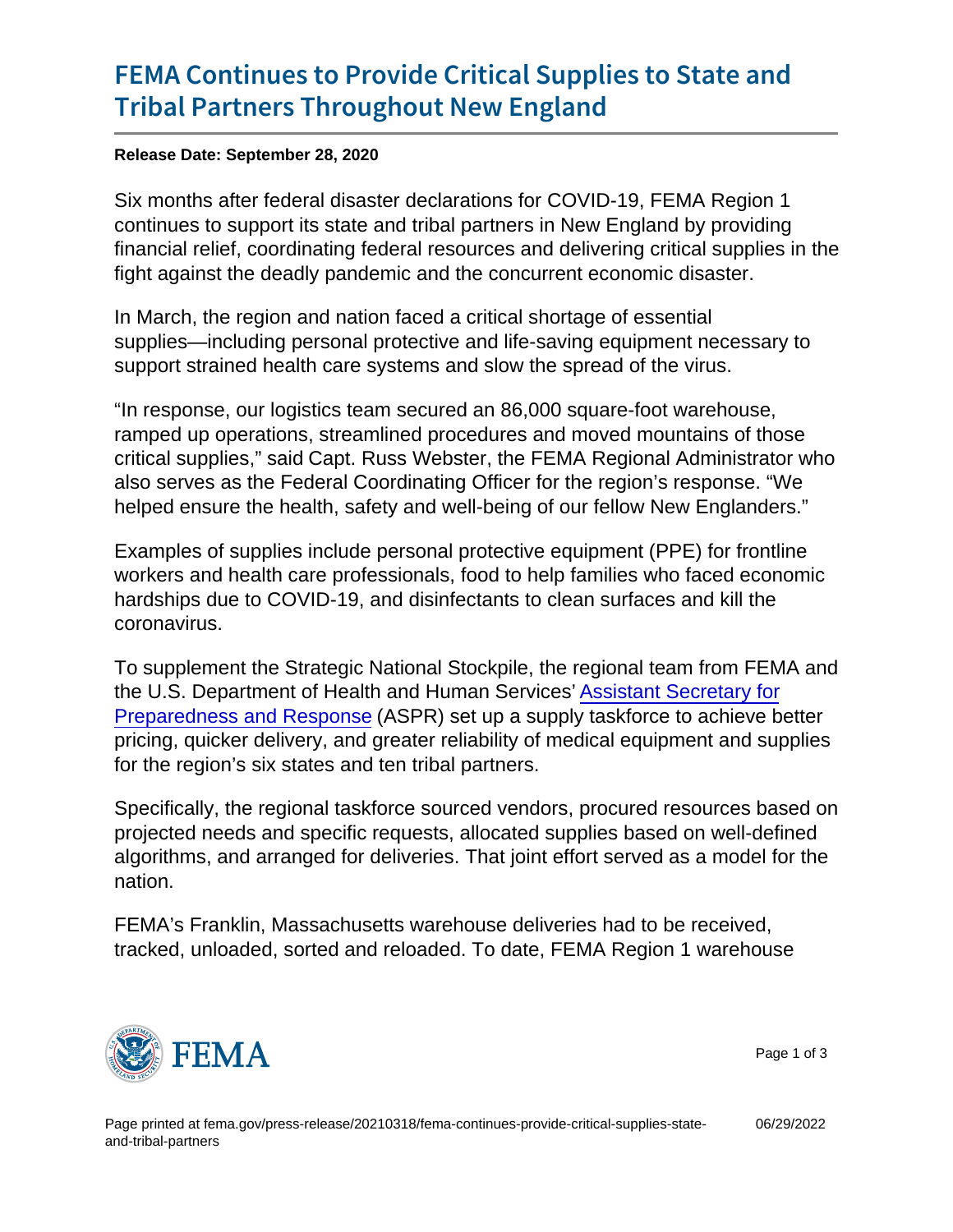workers have moved more than  $22 \text{ m}$  il piextes of equipment and commodities.

That's more than 5 0 to the state —including semi-trucks, box trucks and panel vans—that rolled in and out of the warehouse.

Examples of outbound loads:

More than 20 million pieces of persontcaphropectofitoenthineve equipment of protect in the protect  $\blacksquare$ 

workers and health care professionals—including1.7 million N95 respirators, 3.1 million KN95 respirators, 275,000 face shields, 400,000 surgical gowns, 1 million Tyvek suits, 1.6 million procedural gowns, and 6 million pairs of clinical gloves. Additional protective gear includes 5 million cloth face coverings given away to infrastructure workers, first responders, schoolchildren, nursing home residents and food producers who did not need medical-grade PPE for their daily use.

- More than 1.7 million boxed meals, low-sodiumtomeals and help households and families who faced economic hardships due to COVID-19. Driven by requests from state and tribal partners, those meals went to food pantries, homeless shelters, senior centers and other community-based organizations.
- More than 90,00hQanuonistsanointizer (including bottles and 55-gallon and  $55-$ 700,000 boxes of disinfectant wipes atondeatnChands00 units of and surfaces and kill the coronavirus. State and tribal partners then distributed the items.

While New England states and tribes continue to partner with federal agencies during this global public health crisis, they also work together to identify the entire region's needs for essential resources, aggregate demand among the states, reap bulk discounts and work towards stabilizing the supply chain.

To eradicate the virus, state and federal agencies in Region 1 established a planning group to prepare for the delivery of millions of doses of safe and effective vaccines throughout New England. The group will support the states in creating plans for widespread distribution and managing any contingencies.



Page 2 of 3